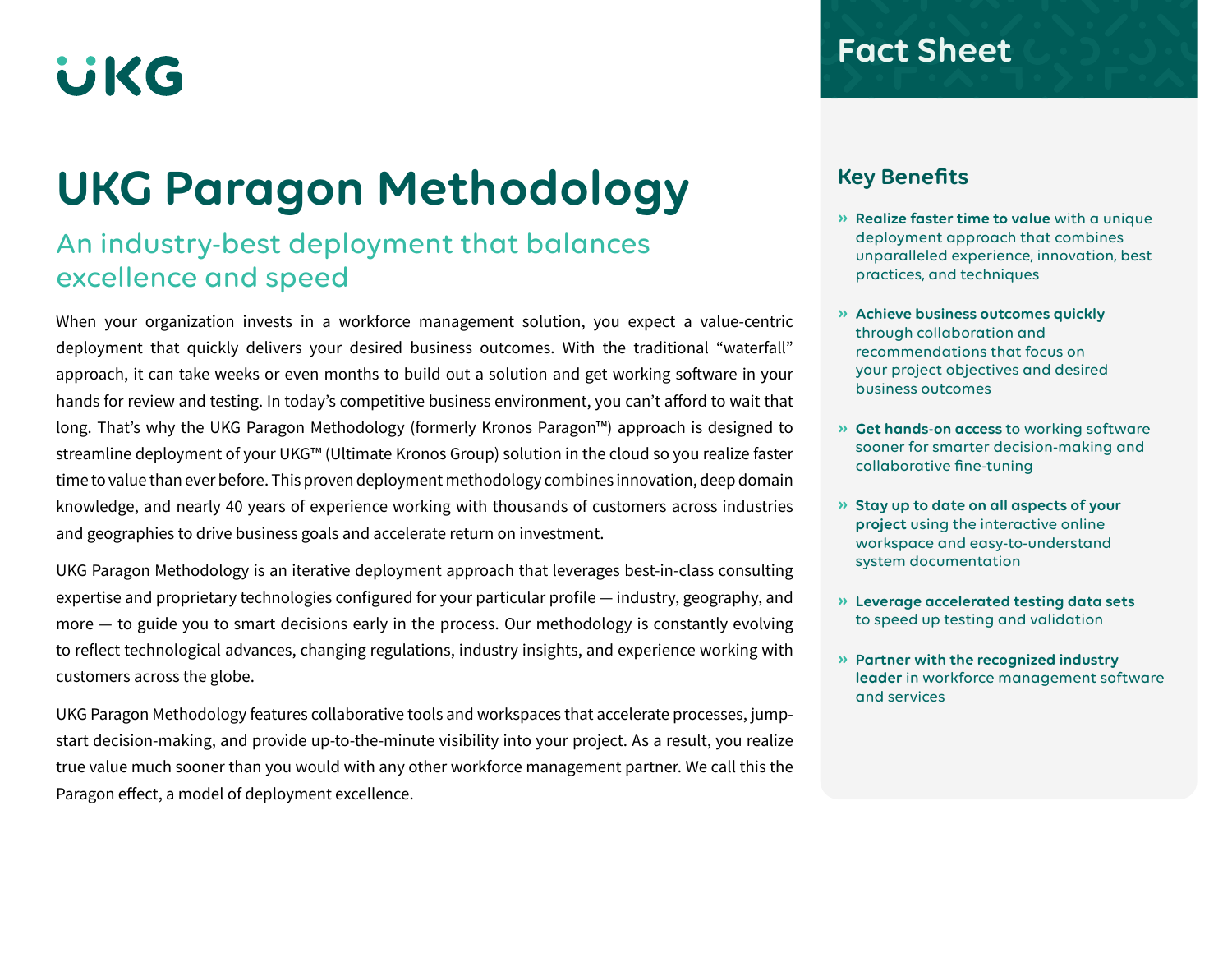### **A better approach to deploying best-in-class workforce management**

UKG Paragon Methodology comprises three key phases designed to help ensure a fast, efficient rollout of your UKG solution for the experience you expect.

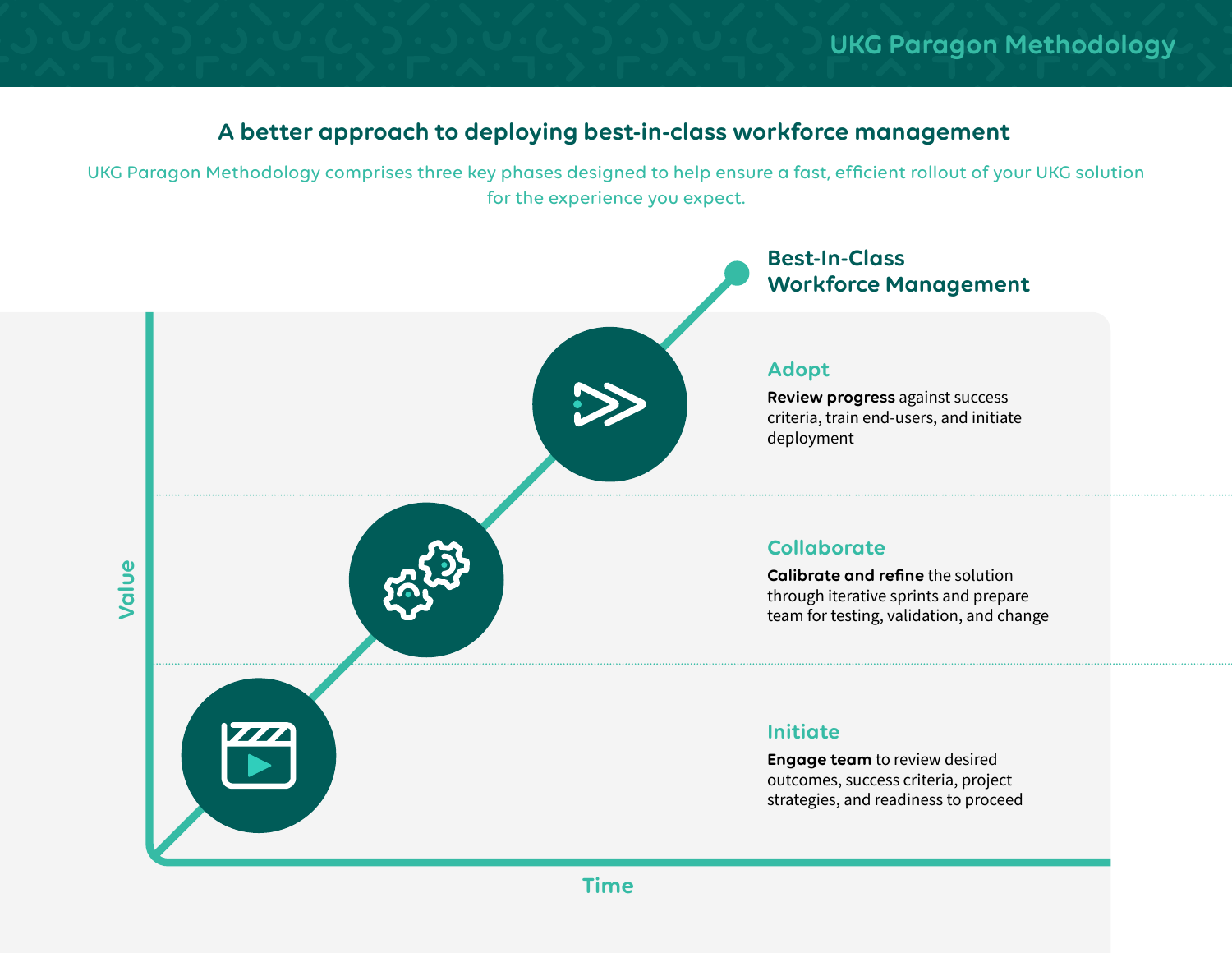

### **Set a strong project foundation by:**

Defining customer-specific outcomes and success criteria

Beginning the iterative process of solution development

Preparing the project teams for collaboration



### **Collaborate**

**Drive cooperation among project teams using iterative techniques to:**

Develop and deliver an outcomefocused customer solution

Test and validate that the solution will meet customer needs and deliver immediate value



### **Prepare for solution delivery and adoption using:**

Change management processes

End-user training programs

Proven launch guidelines

### **Go live with the customer solution**